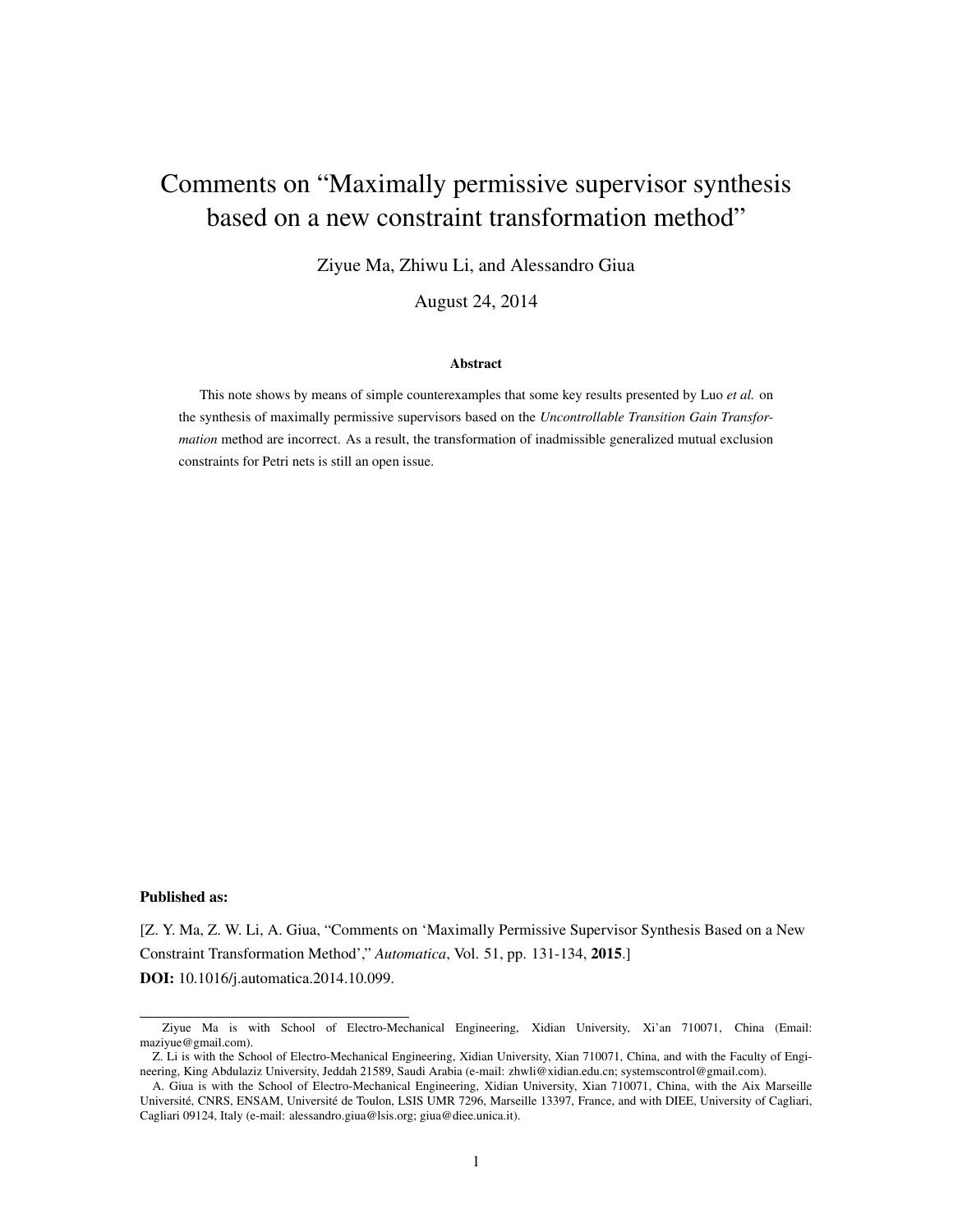### 1 Introduction

Recently, Luo *et al.* have presented an original approach to design maximally permissive supervisors [2] for Petri nets. In their approach, an algorithm based on an efficient iterative method is presented to transform a given *generalized mutual exclusion constraint* (GMEC) [1, 3] which is not admissible into a set of admissible GMECs, the disjunction of which is equivalent to the original constraint.

In this note, we show through a series of counterexamples that some key results in [2] are incorrect. Although we believe that the transformation of an inadmissible GMEC into an equivalent set of admissible constraints is an interesting and potentially fruitful technique for Petri net control, the GMEC transformation problem in arbitrary Petri nets remains open.

In the the rest of the paper, for consistency we use the term *GMEC* to refer to the *linear constraint* in [2].

# 2 Counterexample for Theorem 2 in [2]

A fundamental result in [2], from which all subsequent results are derived, is Theorem 2 that shows how an inadmissible GMEC  $(w, k)$  can be transformed into a disjunction of equivalent GMECs  $\vee(W)$ .

The notion of equivalence used in [2] implies that the sets of admissible markings of the original and transformed constraints are identical, i.e.,  $\mathscr{A}_{(\mathbf{w},k)} = \mathscr{A}_{\mathsf{V}(W)}$ , where

$$
\mathscr{A}_{\mathsf{V}(W)} = \bigcup_{(\mathbf{w},k)\in W} \mathscr{A}_{(\mathbf{w},k)}.
$$
 (1)

The following counterexample presents a case in which  $\mathscr{A}_{(w,k)} \neq \mathscr{A}_{\vee}(w)$ , thus showing that the theorem is incorrect.



Figure 1: Counterexample 1.

**Example 1** Consider the Petri net in Figure 1 with set of controllable transitions  $T_c = \{t_1, t_4, t_6\}$  and set of uncontrollable transitions  $T_u = \{t_2, t_3, t_5\}$ . We want to enforce the GMEC  $(w, k) = ([0, 0, 0, 1]^T, 0)$ , i.e.,  $M(p_4) \leq 0$ . Note that in what follows  $C(p,t)$  denotes the incidence relation of a place p and a transition t.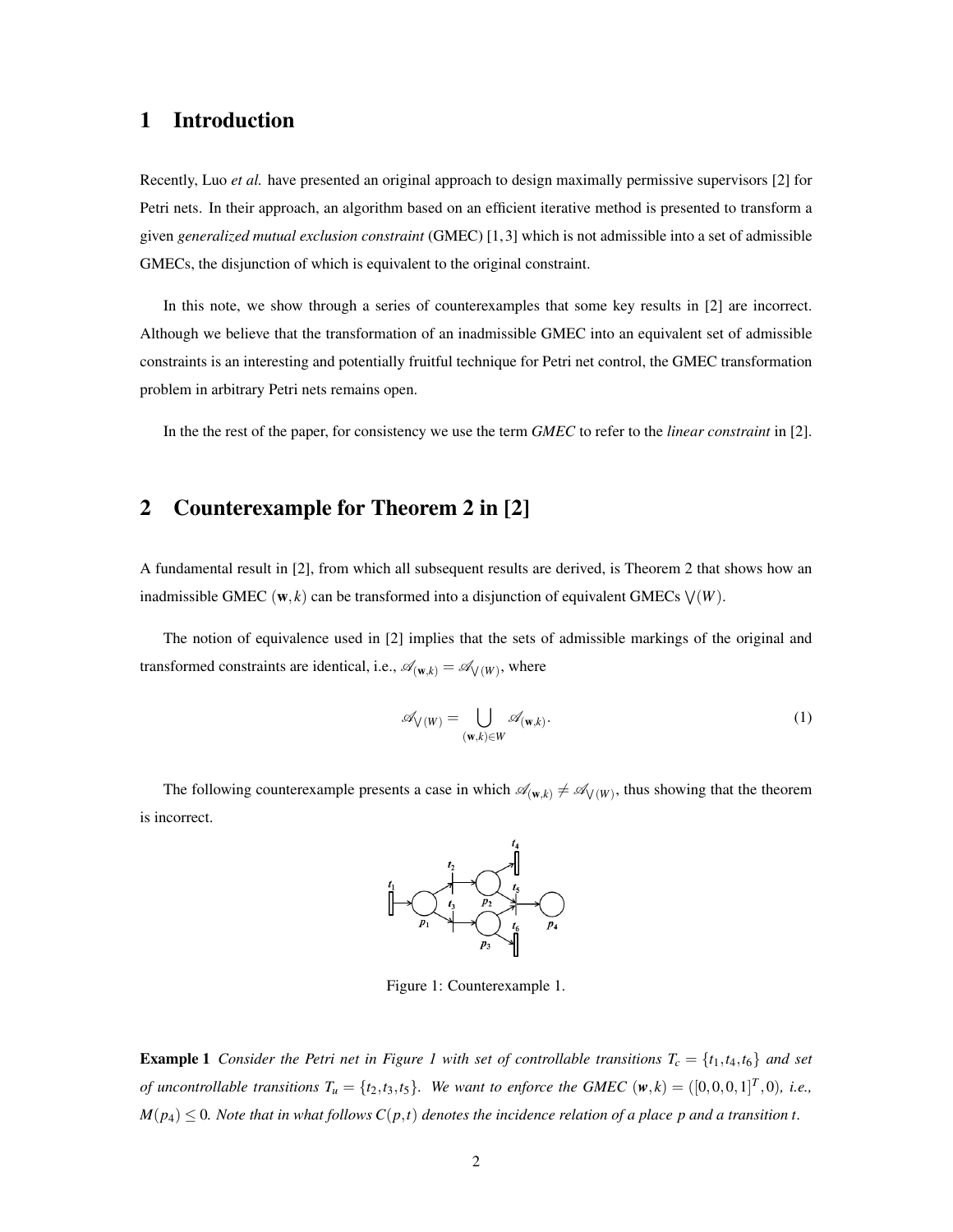*Since*  $w^T \cdot C(\cdot, t_5) = 1$ *, by applying the* Uncontrollable Transition Gain Transformation *(UTGT, see [2] for its definition) function we have:*

$$
W = \mu((w, k), t_5)
$$
  
= { $\rho((w, k), t_5, p_2)$ }  $\cup$  { $\rho((w, k), t_5, p_3)$ }  
= {([0, 1, 0, 1]<sup>T</sup>, 0), ([0, 0, 1, 1]<sup>T</sup>, 0)}

Therefore two new GMECs  $(w_1, k_1) = ([0, 1, 0, 1]^T, 0)$  and  $(w_2, k_2) = ([0, 0, 1, 1]^T, 0)$  are obtained.

*One can readily verify that the set of admissible markings, from which no sequence of uncontrollable transitions can lead to a marking violating the original constraint, is*

$$
\mathscr{A}_{(w,k)} = \{ [0,0,x,0]^T | x \ge 0 \}
$$
  

$$
\cup \{ [0,y,0,0]^T | y \ge 0 \}
$$
  

$$
\cup \{ [1,0,0,0]^T \}
$$
 (3)

*while for the transformed constraints*  $\mathcal{A}_{(\mathbf{w}_1,k_1)}$  *and*  $\mathcal{A}_{(\mathbf{w}_2,k_2)}$  *are* 

$$
\mathscr{A}_{(\mathbf{w}_1,k_1)} = \{ [0,0,x,0]^T | x \ge 0 \}
$$

*and*

$$
\mathscr{A}_{(w_2,k_2)} = \{ [0, y, 0, 0]^T | y \ge 0 \}.
$$

Hence 
$$
\mathscr{A}_{\mathsf{V}(W)} = \mathscr{A}_{(\mathsf{w}_1,k_1)} \cup \mathscr{A}_{(\mathsf{w}_2,k_2)} \subsetneq \mathscr{A}_{(\mathsf{w},k)}
$$
.

Remark 1 *We will point out where the flaw in the proof of Theorem 2 in [2] lies. In part (b) of the proof, the authors want to show that*

$$
\mathscr{A}_{w,k} \subseteq \mathscr{A}_{\bigvee(W)} \tag{4}
$$

and assume by contradiction that  $\mathscr{A}_{w,k} \nsubseteq \mathscr{A}_{\bigvee(W)}$ . They say that this condition is equivalent to the following *condition:*

$$
\exists M \in \mathscr{A}_{w,k}, \bigwedge_{(w',k)\in W} w'^T \cdot M > k \tag{5}
$$

*However, Eq. (5) does not imply*  $M \notin \mathscr{A}_{\bigvee(W)}$  *but*  $M \notin \mathscr{L}_{\bigvee(W)}$ *. Therefore the correct conclusion of part (b) is:*

$$
\mathscr{A}_{w,k} \subseteq \mathscr{L}_{\mathsf{V}(W)}\tag{6}
$$

*By*  $\mathscr{A}_{\bigvee(W)} \subseteq \mathscr{L}_{\bigvee(W)}$ , from Eq. (6) we cannot conclude Eq. (4). Theorem 2 in [2] holds in the particular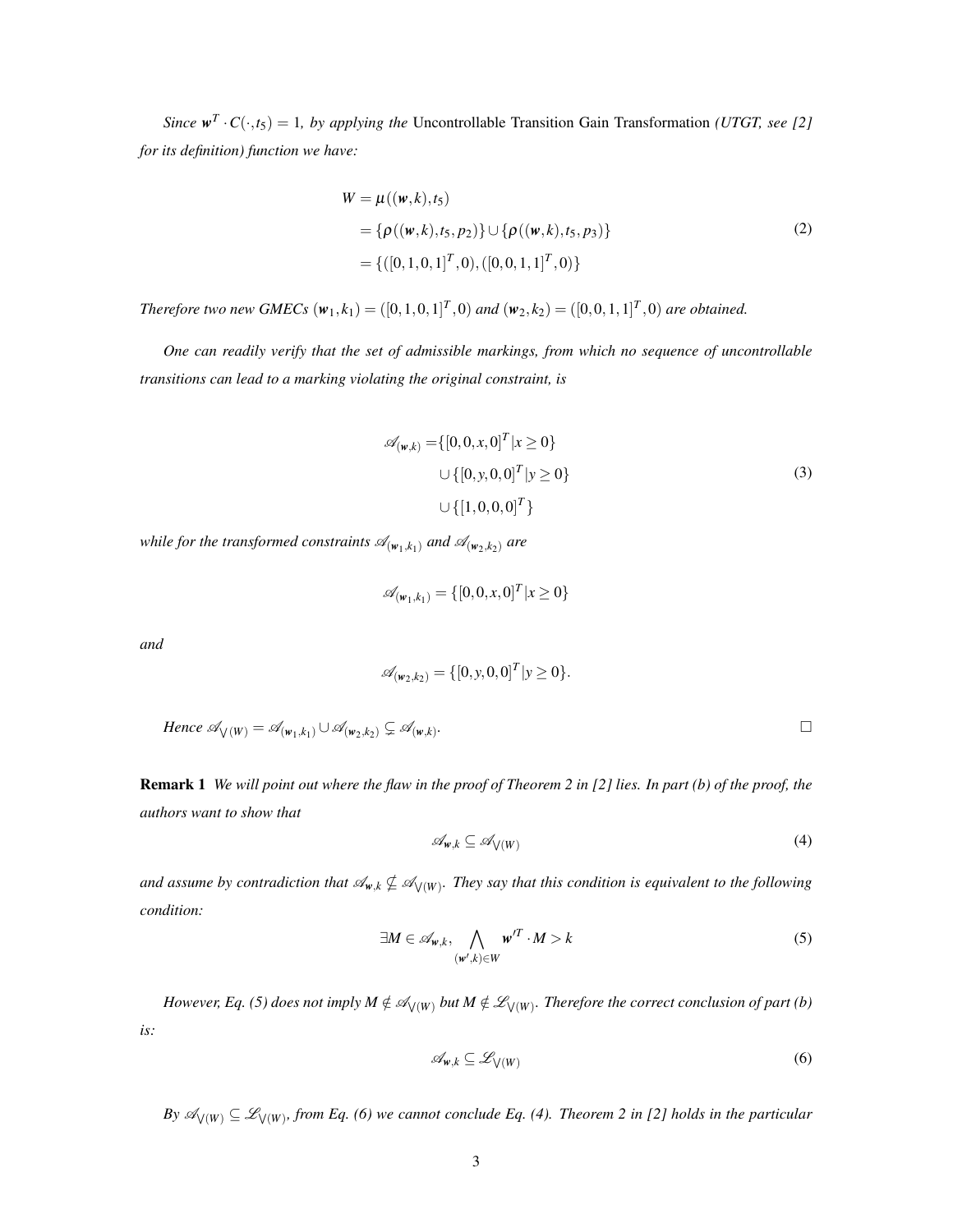*case in which*  $\mathscr{A}_{\bigvee(W)} = \mathscr{L}_{\bigvee(W)}$ , *e.g., if all constraints in the complement weight set <i>(CWS, see [2] for its definition) are controllable (a GMEC is said to be controllable if the firing of any uncontrollable transition does not increase its token count).* □

## 3 Redefining admissibility for disjunctions

We believe that the definition of the admissible markings set for a disjunction of GMECs ∨ (*W*) given in Eq. (1) is not sound. In fact, there may exist a marking *M* that is not admissible for each single constraint in ∨ (*W*) and yet from *M* only legal markings in *L*<sup>∨</sup> (*W*) are reachable by firing uncontrollable transitions. This is the case of marking  $M = [1, 0, 0, 0]^T$  in Example 1.

A reasonable definition of *A*<sup>∨</sup> (*W*) could be the following one (we will denote the correct solution with a hat to avoid any confusion).

**Definition 1** Given a disjunction of GMECs  $\vee$  (W) with the set of legal markings  $\mathscr{L}_{\vee(W)}$ , its set of admis*sible markings consists of all those markings which will never violate* ∨ (*W*) *by only firing uncontrollable transitions, i.e.,:*

$$
\hat{\mathcal{A}}_{\mathcal{V}(W)} = \{ M \in R(N, M_0) | R_{T_u}(N, M) \subseteq \mathcal{L}_{\mathcal{V}(W)} \}
$$
(7)

 $\Box$ 

We briefly explain the key difference between 
$$
\mathcal{A}_{\mathcal{V}(W)}
$$
 in this paper and  $\mathcal{A}_{\mathcal{V}(W)}$  in Definition 2 in [2]. Under  
the new definition  $\mathcal{A}_{\mathcal{V}(W)}$ , a marking *M* is illegal if it may uncontrollably evolve to *M'* which violates all  
 $(\mathbf{w}_1, k_1), ..., (\mathbf{w}_r, k_r)$  in *W*. However, under the original definition of  $\mathcal{A}_{\mathcal{V}(W)}$  in [2], a marking *M* is illegal if it  
may uncontrollably evolve to several markings  $M_1, ..., M_r$  which violates  $(\mathbf{w}_1, k_1), ..., (\mathbf{w}_r, k_r)$ , respectively.  
Since the trajectory from *M* to  $M_i$  ( $1 \le i \le r$ ) may be different, it may happen that from *M* the system may  
violate each single GMEC by firing uncontrollable transitions, but cannot violate all of them at the same time.  
This is exactly the case in Example 1:  $M = [1, 0, 0, 0]^T$  may uncontrollably evolve to  $[0, 0, 1, 0]^T$  or  $[0, 1, 0, 0]^T$   
which violate  $(\mathbf{w}_1, k_1)$  and  $(\mathbf{w}_2, k_2)$ , respectively, indicating  $M \notin \mathcal{A}_{\mathcal{V}(W)}$ . However,  $M \in \mathcal{A}_{\mathcal{V}(W)}$  holds since *M*  
can never evolve to a marking which violates both  $(\mathbf{w}_1, k_1)$  and  $(\mathbf{w}_2, k_2)$ .

In the following we show that under this new definition, Theorem 2 in [2] holds.

**Theorem 2rev.** Let  $(w, k)$  be a GMEC to be implemented on an ordinary PN,  $t_x$  be an uncontrollable transition such that  $w(t_x) \cdot C > 0$  and  $\mathbf{t}_x \neq \mathbf{0}$ , and  $t_x$ 's CWS be  $W = \mu((\mathbf{w}, k), t_x)$ . Then  $\mathcal{A}_{(\mathbf{w}, k)} = \mathcal{A}_{\mathcal{V}(W)}$ .

*Proof:* (a)  $\mathscr{A}_{(\mathbf{w},k)} \subseteq \mathscr{A}_{\mathsf{V}(W)}$ . We prove this by showing that if a marking *M* is not in  $\mathscr{A}_{\mathsf{V}(W)}$ , then from *M* it is possible to uncontrollably reach a marking  $M''$  not in  $\mathscr{L}_{(\mathbf{w},k)}$  and thus *M* is not in  $\mathscr{A}_{(\mathbf{w},k)}$ . In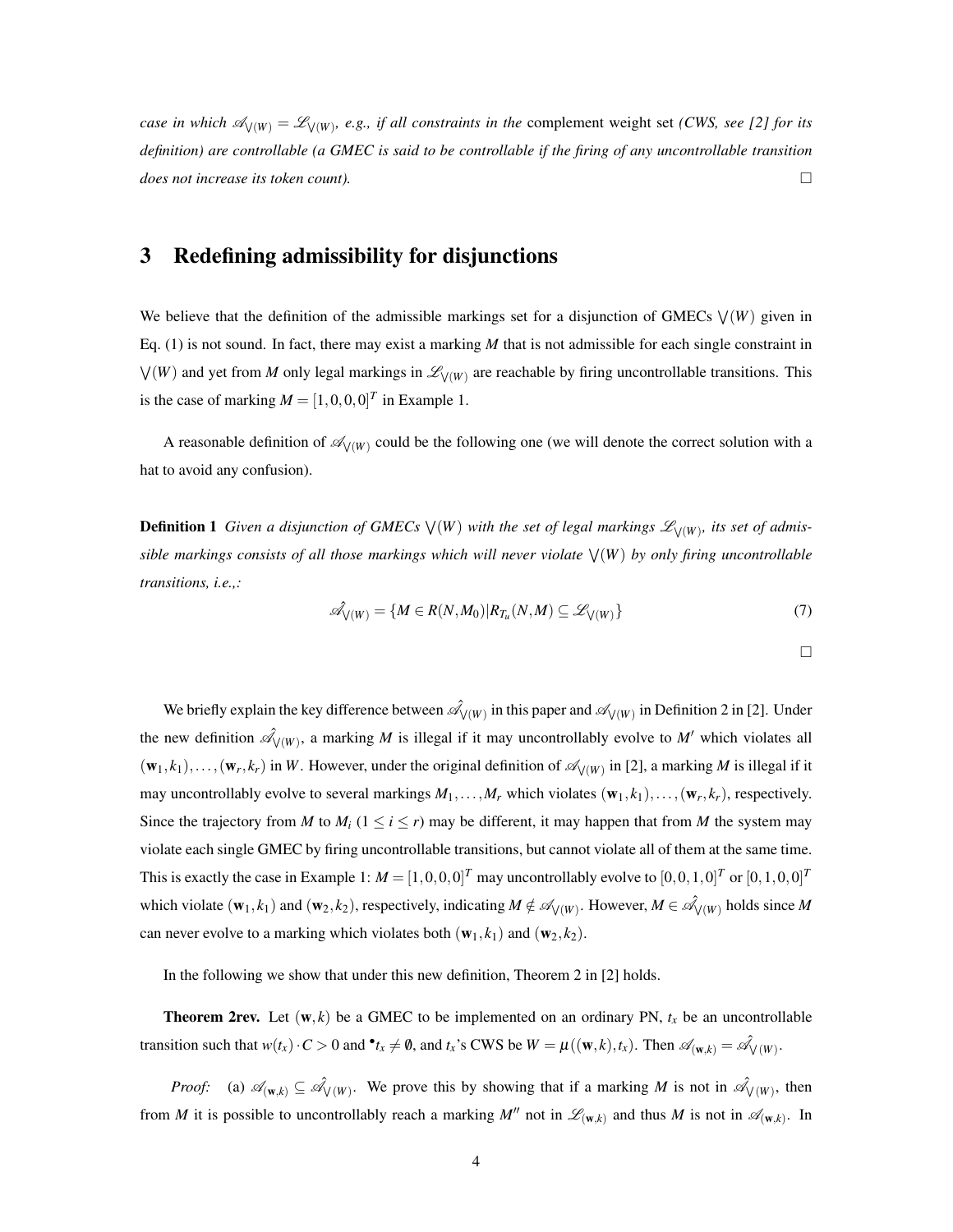fact, if  $M \notin \hat{\mathcal{A}}_{V(W)}$ , then from M by firing uncontrollable transitions it is possible to reach a new marking  $M' \notin \mathscr{L}_{V(W)}$ , i.e., M<sup>*'*</sup> violates all GMECs in *W*. If *M'* violates (w, *k*), then the proof is concluded with  $M'' = M'$ .

If *M'* does not violate  $(\mathbf{w}, k)$  but violates all GMECs  $(\mathbf{w}_i, k) = \rho((\mathbf{w}, k), t_x, p_i) \in W$ , then we show that  $t_x$  is enabled at M'. In fact, M' satisfies  $\mathbf{w}^T \cdot M' \le k$  while for each  $(\mathbf{w}_i, k)$  in W, the equation  $\mathbf{w}_i^T \cdot M' +$  $M'(p_i) > k$  holds, where  $p_i \in \mathbf{P}_{x}$ . Then we can conclude that  $M'(p_i) > 0$  necessarily holds for all  $p_i \in \mathbf{P}_{x}$  and consequently  $t_x$  is enabled, since the net is ordinary.

If  $t_x$  is repetitive, i.e., its firing does not decrease the marking of any place in  $\cdot t_x$ , then  $t_x$  can fire infinitely often from  $M'$  to continuously increase the token count of  $(w, k)$  (because its weight is positive, i.e.,  $w^T \cdot$  $C(\cdot, t_x) > 0$  until  $(\mathbf{w}, k)$  is violated. If  $t_x$  is not repetitive, by firing it a suitable number of times from  $M'$ , a marking  $M''$  is reachable where some place  $p_i \in \mathbf{e}_t$  is empty. Now consider the constraint  $(\mathbf{w}_i, k)$ : by definition of the UTGT function,  $\mathbf{w}^T \cdot M'' = \mathbf{w}_i^T \cdot M'' = \mathbf{w}_i^T \cdot M' > k$  holds. In fact the first equality holds since place  $p_i$  is not marked at  $M''$ , while the second equality holds since the firing of  $t_x$  does not modify the token count of  $(\mathbf{w}_i, k)$ . Hence  $M'' \notin \mathcal{L}_{(\mathbf{w}, k)}$ .

(b)  $\mathscr{A}_{(\mathbf{w},k)}$  ⊇  $\mathscr{A}_{\mathsf{V}(\mathbf{W})}$ . If  $M \in \mathscr{A}_{\mathsf{V}(\mathbf{W})}$ , no marking  $M' \notin \mathscr{L}_{\mathsf{V}(\mathbf{W})}$  is reachable from it by only firing uncontrollable transitions. Note that from the definition of the UTGT function, if a marking violates  $(\mathbf{w}, k)$ , then it must violate ∨ (*W*), which implies the following relationship between the sets of legal markings:  $\mathscr{L}_{(\mathbf{w},k)}$  ⊃  $\mathscr{L}_{\mathsf{V}(W)}$ . Since no marking *M'* violating  $\mathsf{V}(W)$  is reachable from *M* by only firing uncontrollable transitions, we can conclude that no marking  $M' \notin \mathscr{L}_{(\mathbf{w},k)}$  is reachable from M by only firing uncontrollable transitions. Therefore  $M \in \hat{\mathcal{A}}_{(\mathbf{w},k)}$  holds.

# 4 Counterexample to Algorithm 1

The main result presented in [2] is Algorithm 1 that proposes a computationally efficient procedure to design a supervisor by repeated constraint transformation. It is claimed in [2] that this algorithm determines a maximally permissive supervisor: here we show that this is not the case.

For easy comprehension we briefly sketch the main steps of Algorithm 1 in [2].

- *•* (Step 1) Consider a Petri net and a set *W* initially containing a single GMEC (w*,k*) as inputs.
- (Step 2) If all  $(w, k) \in W$  are admissible<sup>1</sup> then stop.
- (Step 3) Select a GMEC (w,  $k$ )  $\in$  *W* that is not admissible due to a transition  $t_x$  and let *W'* be the set

<sup>&</sup>lt;sup>1</sup>The algorithm in [2] also considers the notion of weak admissibility but for the sake of simplicity here we ignore this distinction, assuming that all considered constraints are either admissible or not admissible.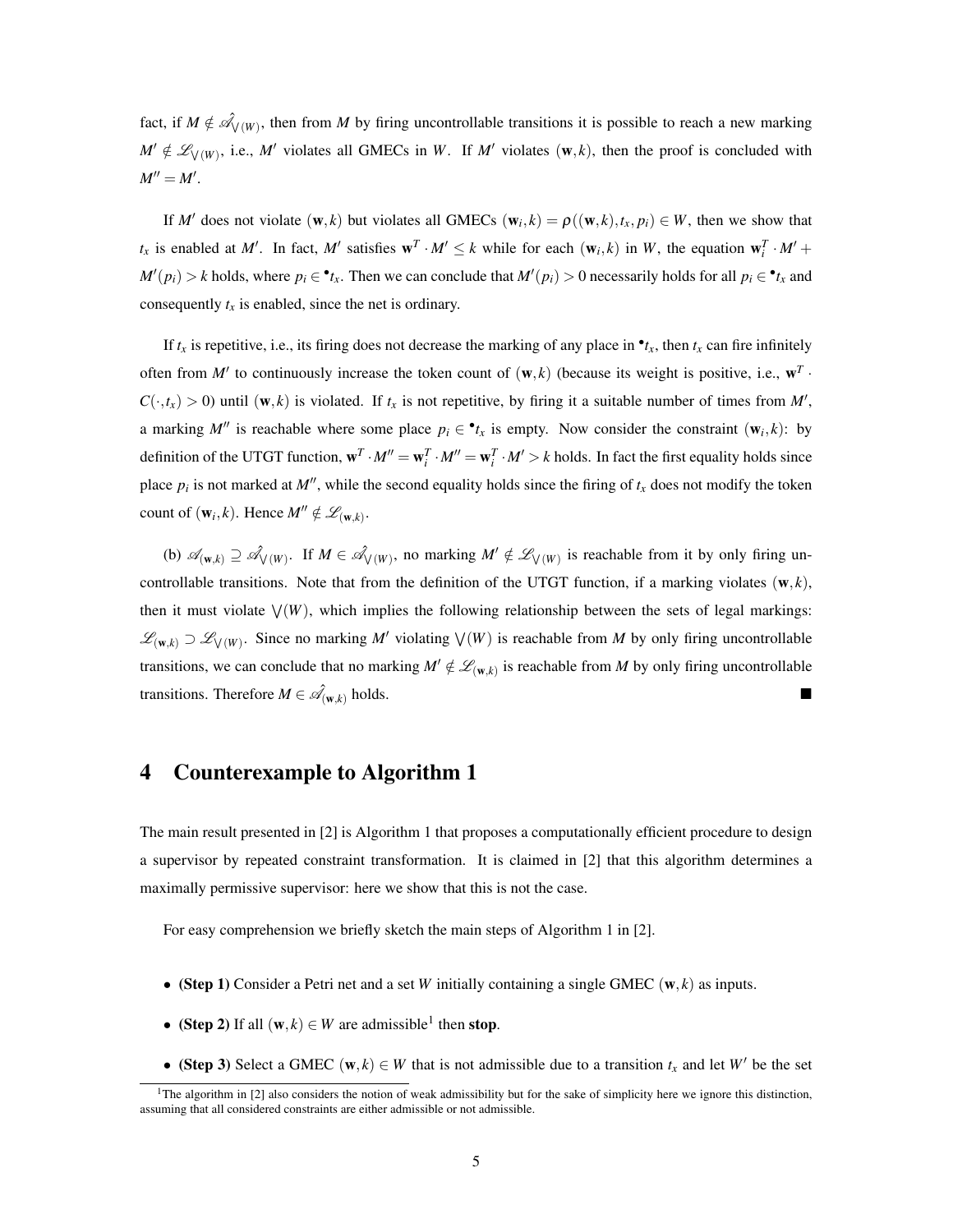obtained from *W* replacing  $(\mathbf{w}, k)$  with the CWS  $\mu((\mathbf{w}, k), t_x)$ .

• (Step 4) Let  $W = W'$  and goto 2.

When the algorithm halts, the set *W* will contain admissible GMECs only, and Theorem 3 in [2] claims that  $\mathscr{L}_{\vee}(W) = \mathscr{A}_{(\mathbf{w},k)}$ . The following counterexample shows, however, that the claim is unfounded.

**Example 2** Consider again the Petri net in Figure 1 and the initial GMEC in W is  $(w, k) = ([0, 0, 0, 1]^T, 0)$ . In the first iteration  $(w, k)$  will be replaced by  $(w_1, k_1) = ([0, 1, 0, 1]^T, 0)$  and  $(w_2, k_2) = ([0, 0, 1, 1]^T, 0)$ . S*ince*  $(w_1, k_1)$  *and*  $(w_2, k_2)$  *are not admissible, in the second and the third iteration*  $(w_1, k_1)$  *will be replaced* by  $(w_3, k_3) = ([1, 1, 0, 1]^T, 0)$  and  $(w_2, k_2)$  will be replaced by  $(w_4, k_4) = ([1, 0, 1, 1]^T, 0)$ , respectively. Since  $(w_3, k_3)$  and  $(w_4, k_4)$  are admissible, Algorithm 1 in [2] halts. The output is  $W = \{ (w_3, k_3), (w_4, k_4) \}.$ *However, we have already shown that*  $M = [1,0,0,0]^T$  is a marking in  $\mathscr{A}_{(\mathbf{w},k)}$  but it is forbidden by W.

Remark 2 *The reason why Algorithm 1 in [2] fails to give an optimal solution is stated as follows. In the first*  $i$  *teration Theorem 2rev in this note ensures that*  $\hat{\mathscr{A}}_{\bigvee(W')}=\hat{\mathscr{A}}_{\bigvee(W)}=\mathscr{A}_{(\mathbf{w},k)}$  *since W contains only one GMEC. However, if* W contains more than one GMECs, this theorem does not guarantee that  $\bigvee(W) \equiv \bigvee(W')$  at each *iteration.*

*We also note that this problem cannot be corrected by minor modifications. Algorithm 1 in [2] is based on the UTGT function, which assumes that for all transformed constraints*  $(w', k')$ *,*  $k' = k$  *holds. Therefore in this example all GMECs in the output W are in the form*  $(w', 0)$ *. Since the legal marking*  $M_1 = [1, 0, 0, 0]^T$ and the illegal marking  $M_2 = [2,0,0,0]^T$  will simultaneously satisfy or violate  $(w',0)$  regardless of the value  $w'$ ,  $M_1 = [1,0,0,0]^T$  and  $M_2 = [2,0,0,0]^T$  will simultaneously satisfy or violate  $\bigvee(W)$ . Therefore the solution *must be suboptimal.*

Finally we remark that the two GMECs obtained by Algorithm 1 in the previous example are exactly the two possible solutions obtained by Moody and Antsaklis' approach [3]. We believe that Algorithm 1 in [2] is simply another way of constructing all suboptimal solutions in Moody and Antsaklis' approach whose disjunction, however, is not an optimal solution, i.e., it is not always maximally permissive.

#### 5 Counterexample to Lemma 3 in [2]

The last result in [2] that we claim is not correct pertains to the procedure of identifying a class of useless constraints that can be removed from a disjunction without changing the legal marking set. In [2] Definition 5 introduces the notion of *zero constraint*, denoted as 0, while Lemma 3 (whose proof is omitted) states that a constraint  $(\mathbf{w}, k)$  that satisfies  $\mathbf{w}^T \cdot M_0 > k$  is equivalent to the zero constraint.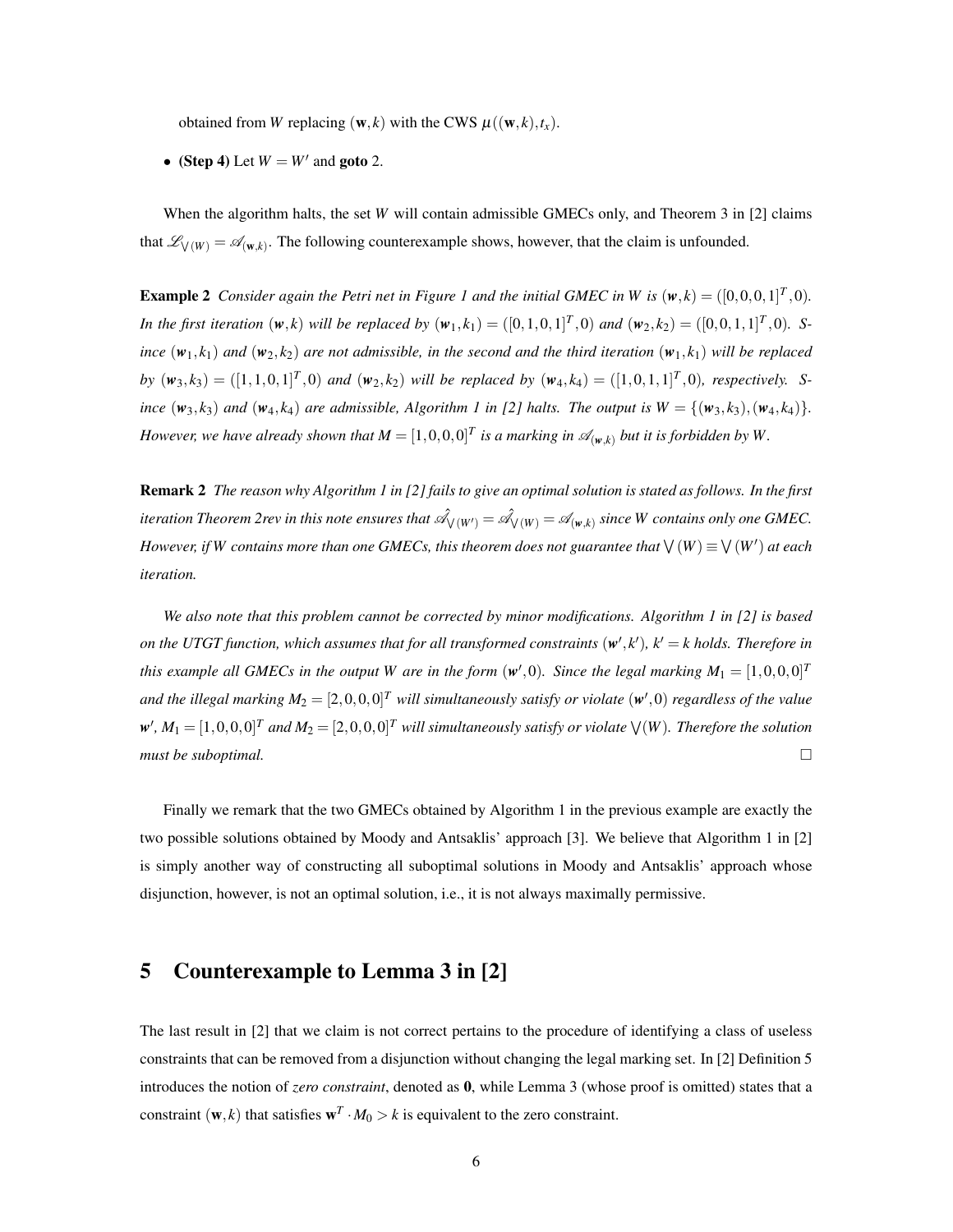This result is obviously incorrect. In fact, according to Definition 5 in [2], a GMEC  $(w, k)$  is the zero constraint with respect to a net system  $(N, M_0)$  if  $R(N, M_0) \cap \mathcal{A}_{(w,k)} = \emptyset$ . On the contrary, the condition  $w^T \cdot M_0 > k$  only implies that the initial marking is inadmissible, i.e.,  $M_0 \not\in \mathscr{A}_{(w,k)}$  while it may well be possible that some other reachable marking is admissible, i.e.,  $R(N,M_0) \cap \mathscr{A}_{(w,k)} \neq \emptyset$ , which obviously implies that  $(\mathbf{w},k) \equiv \mathbf{0}$  does not hold.

**Example 3** Consider again the Petri net in Figure 1 and let  $(w, k) = ([0, 0, 0, 1]^T, 0)$ . Assume that the initial marking is  $M_0 = [2, 0, 0, 0]^T$ . This marking is obviously not admissible but by firing, say, t<sub>2</sub> twice, we reach  $M = [0, 2, 0, 0]^T$  that is admissible.

Erroneous Lemma 3 in [2] is used to justify a simplification of the constraint transformation procedure. In fact, in Algorithm 1 in [2], when a GMEC  $(w, k)$  is added to the set  $W'$  (see step 3 in the previous section) the authors suggest testing if  $w^T \cdot M_0 > k$  is true. If it is true,  $(w, k)$  would be discarded as redundant. However, as the next example shows, discarding such a constraint may lead (once more) to a suboptimal solution, thus providing an additional reason for Algorithm 1 in [2] to fail.



Figure 2: Counterexample 2.

**Example 4** Consider the net N in Figure 2 with set of controllable transitions  $T_c = \{t_1, t_4, t_5, t_6\}$  and set of uncontrollable transitions  $T_u = \{t_2, t_3\}$ . We want to enforce the GMEC  $(w, k) = ([0, 0, 0, 1]^T, 1)$ , i.e.,  $M(p_4) \leq$ 1 *on this net. After applying the UTGT three times, we determine the optimal solution that contains the* disjunction of two admissible GMECs:  $(w_1, k_1) = ([1, 1, 0, 1]^T, 1)$  and  $(w_2, k_2) = ([1, 0, 1, 1]^T, 1)$ . Since  $w_1^T$ .  $M_0 > k_1$ , following Lemma 3 in [2] one may consider the GMEC  $(w_1, k_1)$  as a zero constraint and remove *it.* Therefore one would erroneously conclude that  $\mathcal{A}_{(w,k)}$  coincides with  $\mathcal{A}_{(w_2,k_2)} = \{M | M(p_1) + M(p_3) + M(p_4) \}$  $M(p_4) \leq 1$ , and the marking  $M = [0, 0, 2, 0]^T \notin \mathscr{A}_{(\mathbf{w}_2, k_2)}$  will be forbidden by the control policy. However *M* is a legal marking that belongs to both  $\mathcal{A}_{(w,k)}$  and  $\mathcal{A}_{(w_1,k_1)}$  and can be legally reached by firing t<sub>4</sub> twice at  $M_0$ .

#### 6 Summary

We summarize what we feel are the main problems with the approach presented in [2].